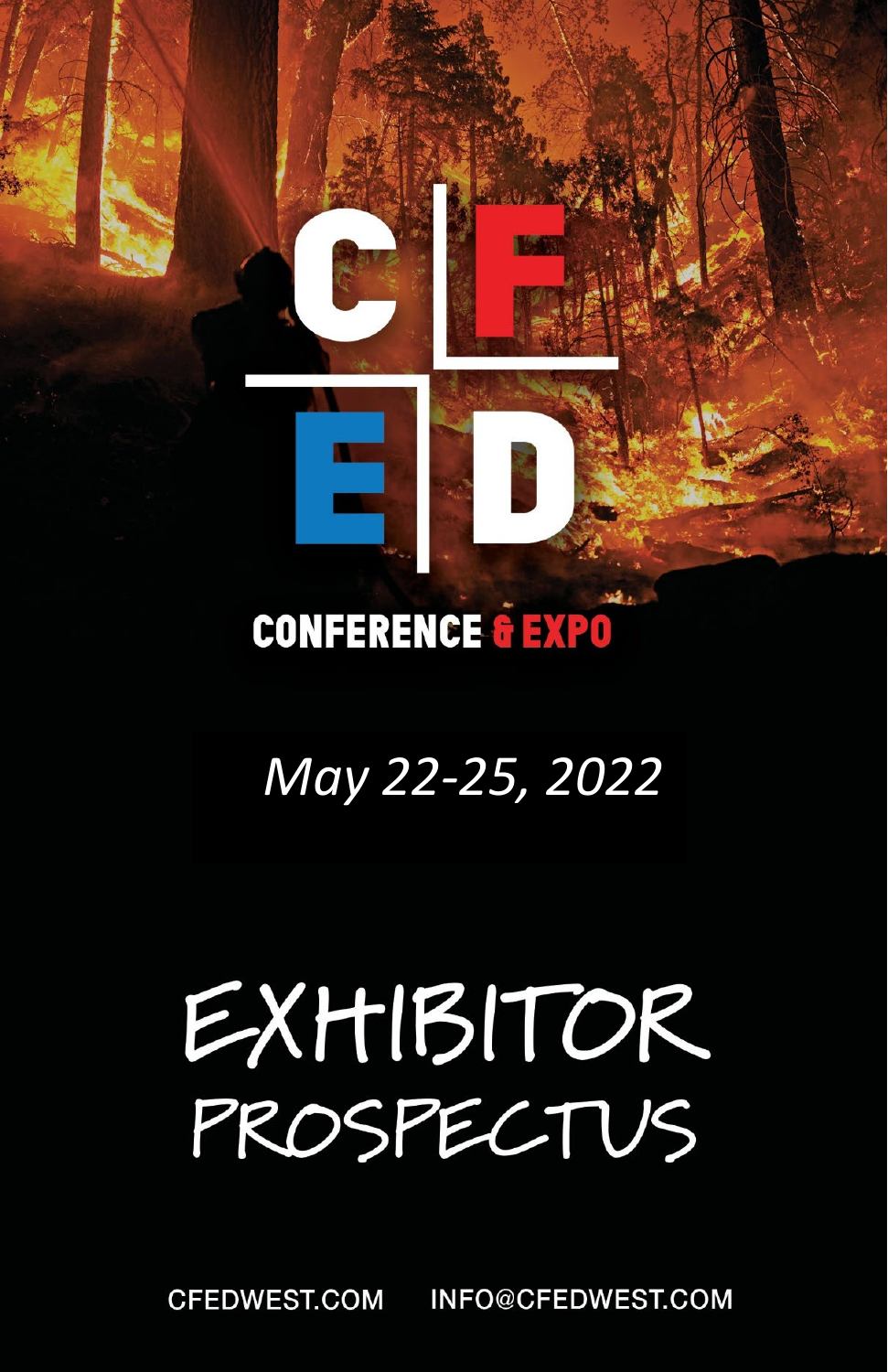# ESTEEMED BUSINESS PARTNERS**,**

On behalf of the California state emergency response community, we wish to invite your organization to become a sponsor/exhibitor at the upcoming California Fire, EMS, and Disaster (CFED) Conference & Expo at the Renaissance Indian Wells Resort and Spa. The conference dates are May 22-25, 2022.

With a mission of enhancing the delivery of first response as well as the curtailing of first responder deaths and injuries, CFED Conference & Expo provides relevant industrial continuing education at subcompetitive pricing to the following disciplines: Fire, Emergency Medical Services, Emergency Medical Disaster, Public Health, Behavior Health, Law Enforcement, and Emergency Nursing. Participation of our business partners is key to the success of our mission. If you are a returning partner, we are excited to WELCOME you back!!

# **Michael Antonucci**

Conference CEO FireChief,Retired PastPresidentCalifornia FireChiefsEMS



**CALIFORNIA** 

*CFED Conference & Expo represents the comingled energies of California's response community to develop an educational event that delivers timely, affordable continuing education to our constituency, as well as provide an interactive forum for product and service exchange.*

*Created by California responders for California responders, CFED is California's lone first responder conference. Our "bottom-up" multi-disciplined approach in educational delivery ensures relevance and significant attendance from Law Enforcement, Fire, Nursing, Disaster, Public Health, and Emergency Medical communities.*

*Ourcontinuingtheme"BringingtheTeamTogether"still stands out as the focus of our conference. CFED is the place to come and interact with all the disciplines that will be involved* in the emergency.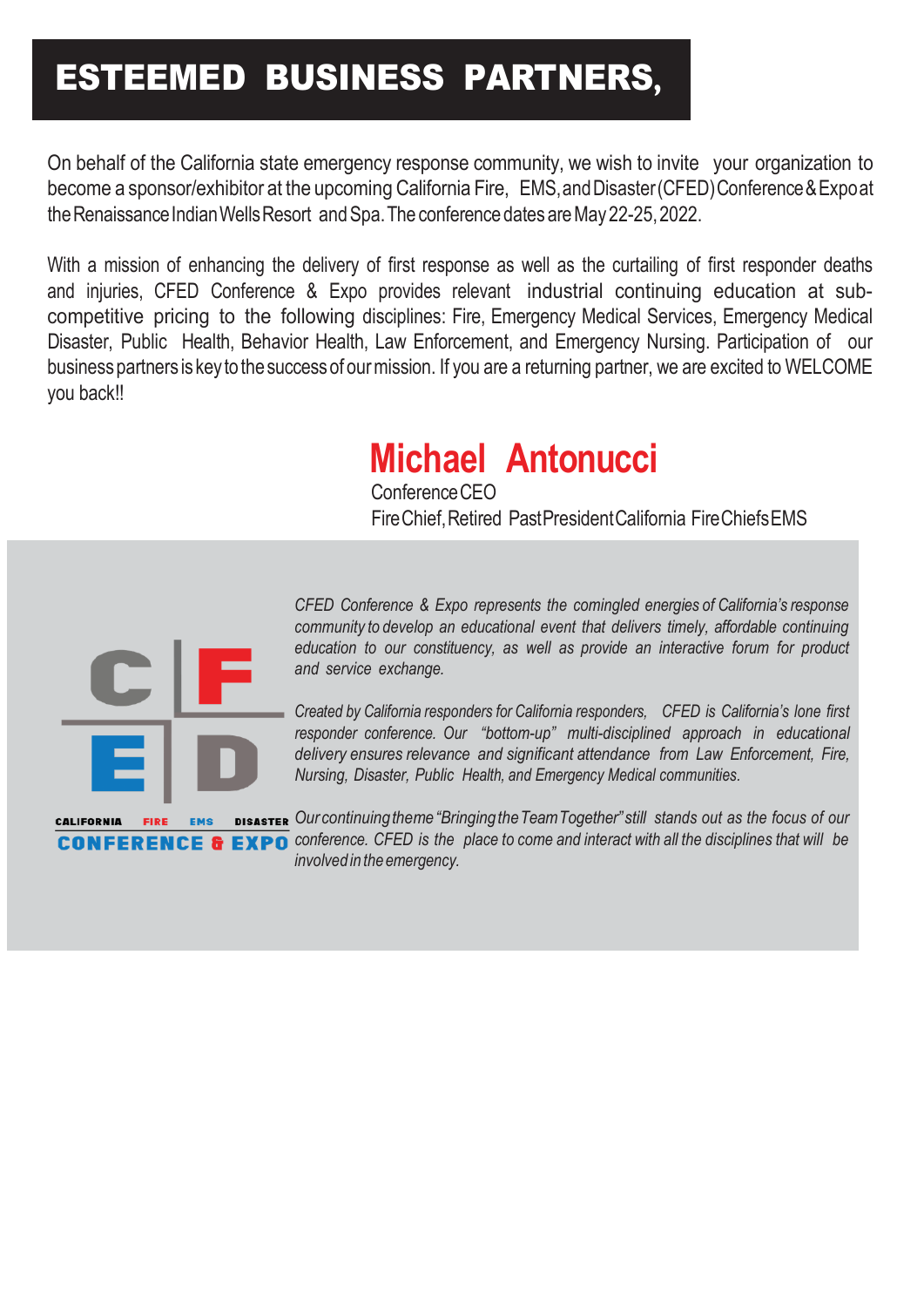# **AT A GLANCE EVENT SCHEDULE**



#### **MOVE IN & INSTALLATION**

**VEHICLE MOVE-IN** Sunday May 22: 9am – 4pm

POVs&GENERALMOVE-IN Monday May 23: 8am – 4pm

#### **EXHIBITS OPEN TO ATTENDEES**

MondayMay23: 4pm–7pm TuesdayMay24:7am–2pm WednesdayMay25: 7am–2pm

#### **EXHIBITOR REGISTRATION**

Sunday May 22: 3pm – 5pm Monday May 23: 8am – 4pm

#### **EMERGING TECHNOLOGIES WELCOME RECEPTION**

Monday May 23: 5pm – 7pm

#### **DISMANTLING & MOVE-OUT**

WednesdayMay 25: 2pm – 6pm *\*Noearlymoveout allowedunlessprearrangedby exhibitcoordinatororexecutivestaff*



**Breakfast and Lunch will be served Tuesday and Wednesday in the Exhibit Hall.**

### **ATTENDEES**

- *• FireServiceChiefOfficers*
- *• LawEnforcementChiefOfficers*
- *• EMS Managers/Coordinators*
- *• Commanders/Team Leaders*
- *• DMAT&USAR*
- *• First Responders*
- *• EMS Administrators/Educators*
- *• Military Representatives(All Levels)*
- *• Disaster Managers*
- *• EMTs & Paramedics*
- *• Firefighters*
- *• DirectorsofPrivateTransportation Companies*
- *• LawEnforcementOfficers*
- *• Public Health Officers/Staff*
- *• ED Nurse Managers/Nurses*
- *• Behavioral Health Clinicians*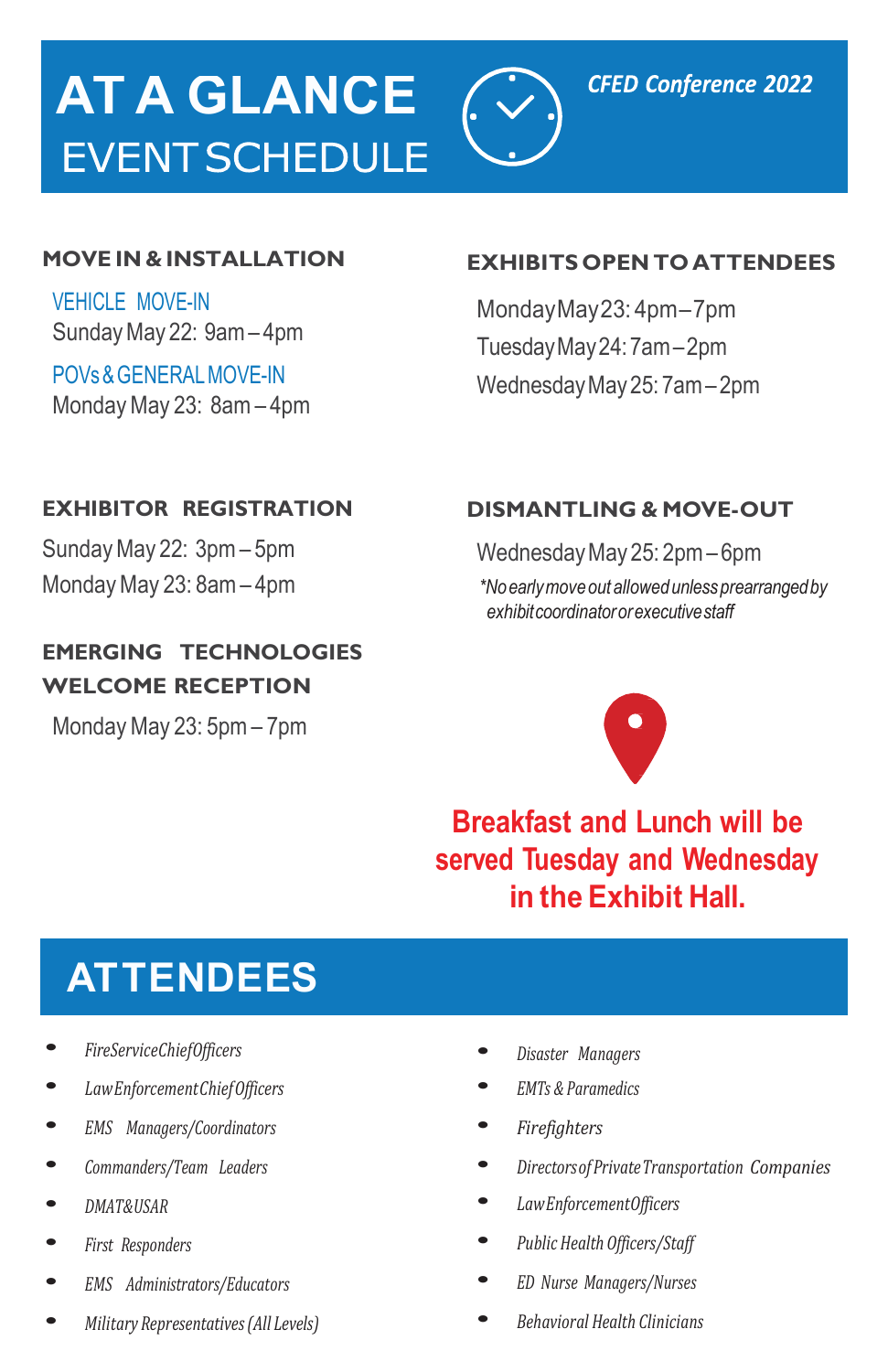# SPONSORSHIP BENEFITS

# **PLATINUM PLUS Partnership - 30,000+**

**ProminentPositioninginAllMarketingCampaigns** *(includingprintandwebadvertisingasbothaSponsorandasaPartner)*

**Prime 60'x 60' Location in Exhibit Hall**

**LoungeArea Located inGeneral Session Foyer** *(fornetworkingwithdecisionmakersandattendees)*

**PrintedBannersHunginPrimeConferenceArea**

**Exclusive PlatinumSponsorship**

**Formal Recognition** *(to general session attendees and at welcome reception)*

**10 Full Conference Registrations**

**20FullStudentConferenceRegistration** *(given outwith your partnership donation)*

**ListingandDigitalAd onMobileApp**

**GuestRoomKeysFeatureSponsor'sLogo**

### **PLATINUMPartnership-25,000+**

**ProminentPositioninginAllMarketingCampaigns** *(includingprintandwebadvertisingasbothaSponsorandasaPartner)*

**Prime 60'x 60' Location in Exhibit Hall**

**PrintedBannersHunginPrimeConferenceArea**

**Exclusive PlatinumSponsorship**

**Formal Recognition** *(to general session attendees and at welcome reception)*

**10 Full Conference Registrations**

**ListingandDigitalAd onMobileApp**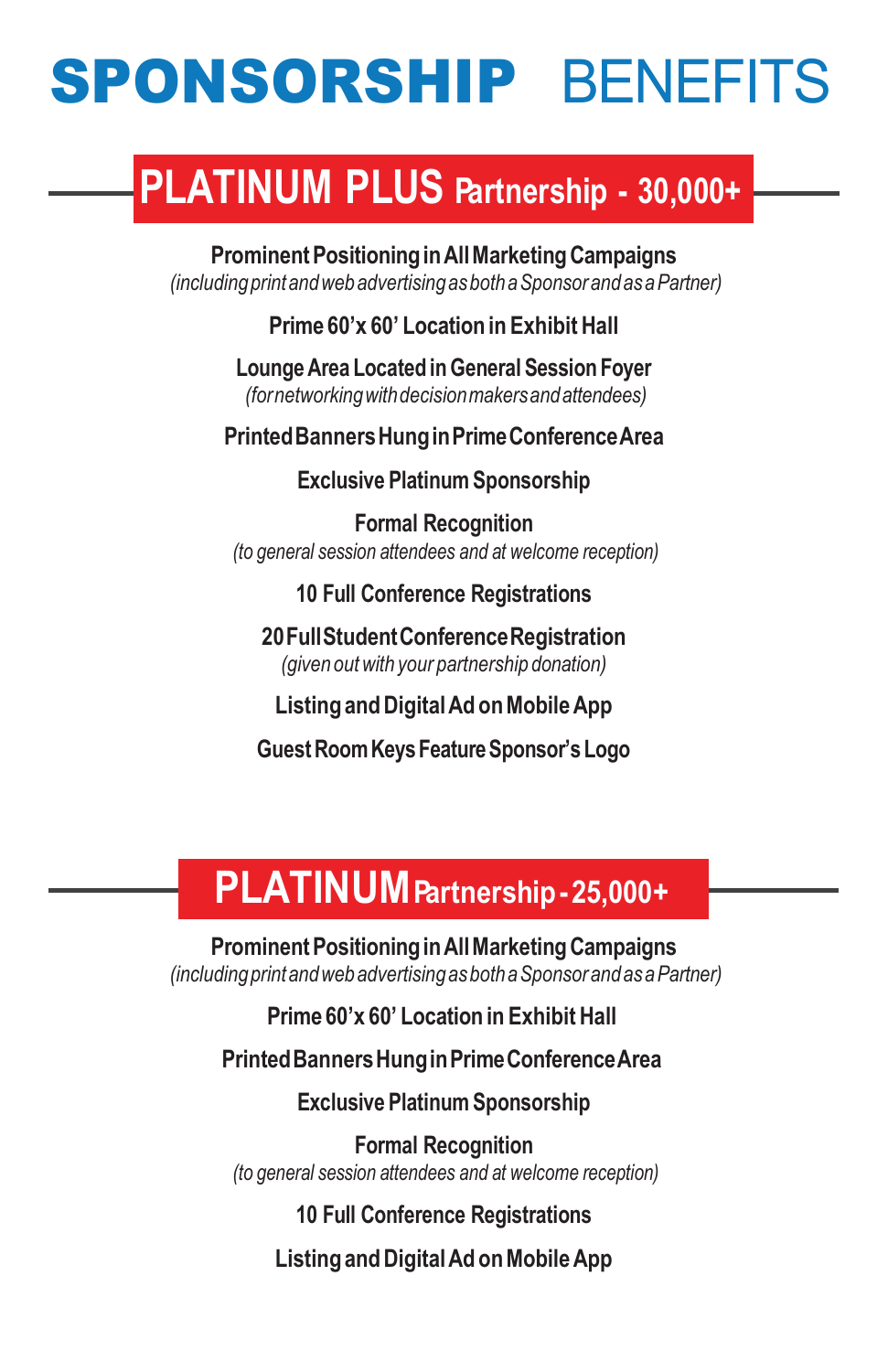# Sponsorship: 15,500

**Prominent Positioning inAllMarketing Campaigns** *(including print andweb advertising as a Sponsor)*

#### **Prime 40'x 40' Location in Exhibit Hall**

**1 Printed Banner** (hung in Conference Area)

**7 Conference Registrations** (for your invited decision makers)

**Listing andDigitalAd onMobileApp**

#### **BRONZE** Sponsorship: 7,800

**Limited Positioning inAllMarketing Campaigns**

**Prime 20'x 20' Location in Exhibit Hall**

**1 Printed Banner** (hung in Conference Area)

**3 Conference Registrations** 

**ListingonourMobileApp**

### **SILVER** Sponsorship: 10,500

**Prominent Positioning inAllMarketing Campaigns** *(including print andweb advertising as a Sponsor)*

#### **30'x 30' Location in Exhibit Hall**

**1 Printed Banner** (hung in Conference Area)

**5 Conference Registrations** (for your invited decision makers)

**Listing andDigitalAd onMobileApp**

#### **DIAMOND** Sponsorship: 5,300

**Limited Positioning inAllMarketing Campaigns**

**20'x 20' Location in Exhibit Hall**

**1 Printed Banner** (hung in Conference Area)

**ListingonourMobileApp**



**CFED will be happy to customize** sponsorship opportunities that will help meet your marketing objectives.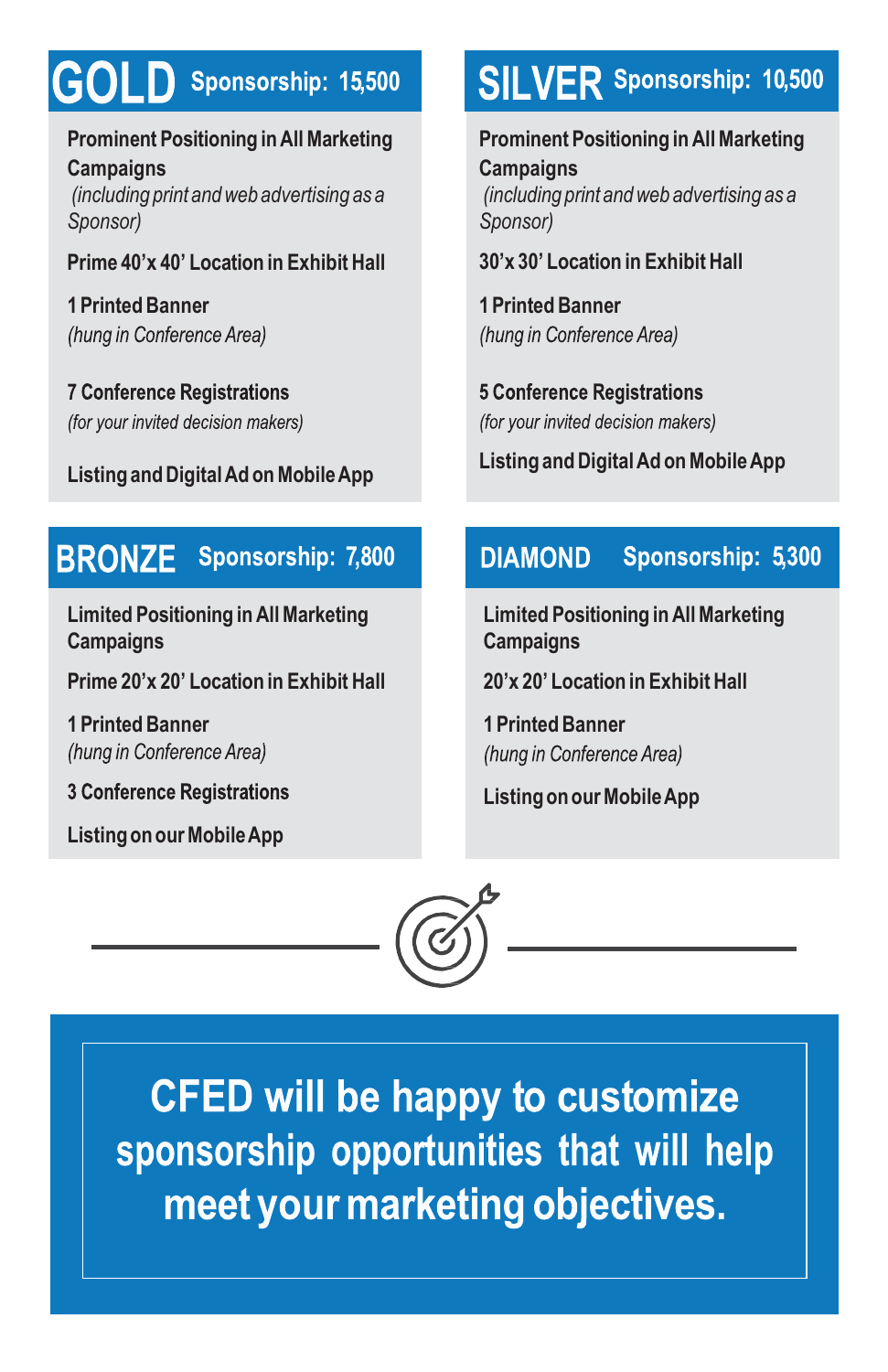### **CONFERENCETRACKSPONSOR Sponsorship: 4,900**

**Bethe exclusiveTracksponsorforoneofthe educational tracks at theconference.** Fire/Clinical/EmergencyManagement/Leadership/BehavioralHealth

**Logoon thewebsite,onsite signage,and listing on theMobileApp**

**Distributionofliteratureattracksessions**

### **ENTERTAINMENT SPONSOR Sponsorship: 4,500**

**SponsorAny One oftheNightlyNetworkingEvents!**

**10'x10' Booth** *(Includes all Exhibitor Benefits)*

**Companylogodisplayedinmarketingmaterials**

**Companylogodisplayedfortheeveningevent***(banner,table displays, etc.)*

**Ability to address the attendees at the event**

### **EMERGING TECHNOLOGIES RECEPTION SPONSOR Sponsorship: 3,500**

**WelcomeNightEmergingTechnologiesReception hosted byyou!***Evening appetizers are part of this sponsorship. Youwill be given 20 minutes at event to address the attendees and demonstrate products!*

#### **10'x10' Booth in Exhibit Hall**

**Companylogodisplayedinmarketingmaterials**

**Company logo displayed in Technologies Reception Event** *(banner, table displays, etc)*

**ListedonCFEDMobileAppasSponsorand 1 pushnotificationpriortotheReception**

#### Sponsorship: 3,500 MOBILE APPLICATION MARKETING

TheCFEDConference mobile application is the newest method to reachattendees. Itis available to all attendees and exhibitors forfree download. This mobile application contains the conference schedule, education session descriptions, CE and speaker details, exhibitor floor plan, exhibitor descriptions, locations of activities, sponsor ads, and activitywall for posting pictures and social media.

**Sponsor'slogoand/or advertisementwill appearin rotationat keytimes**

**10'x10' Booth** *(Includes all Exhibitor Benefits)*

**One (1) Complimentary Conference Registration**

### **Welcome Back**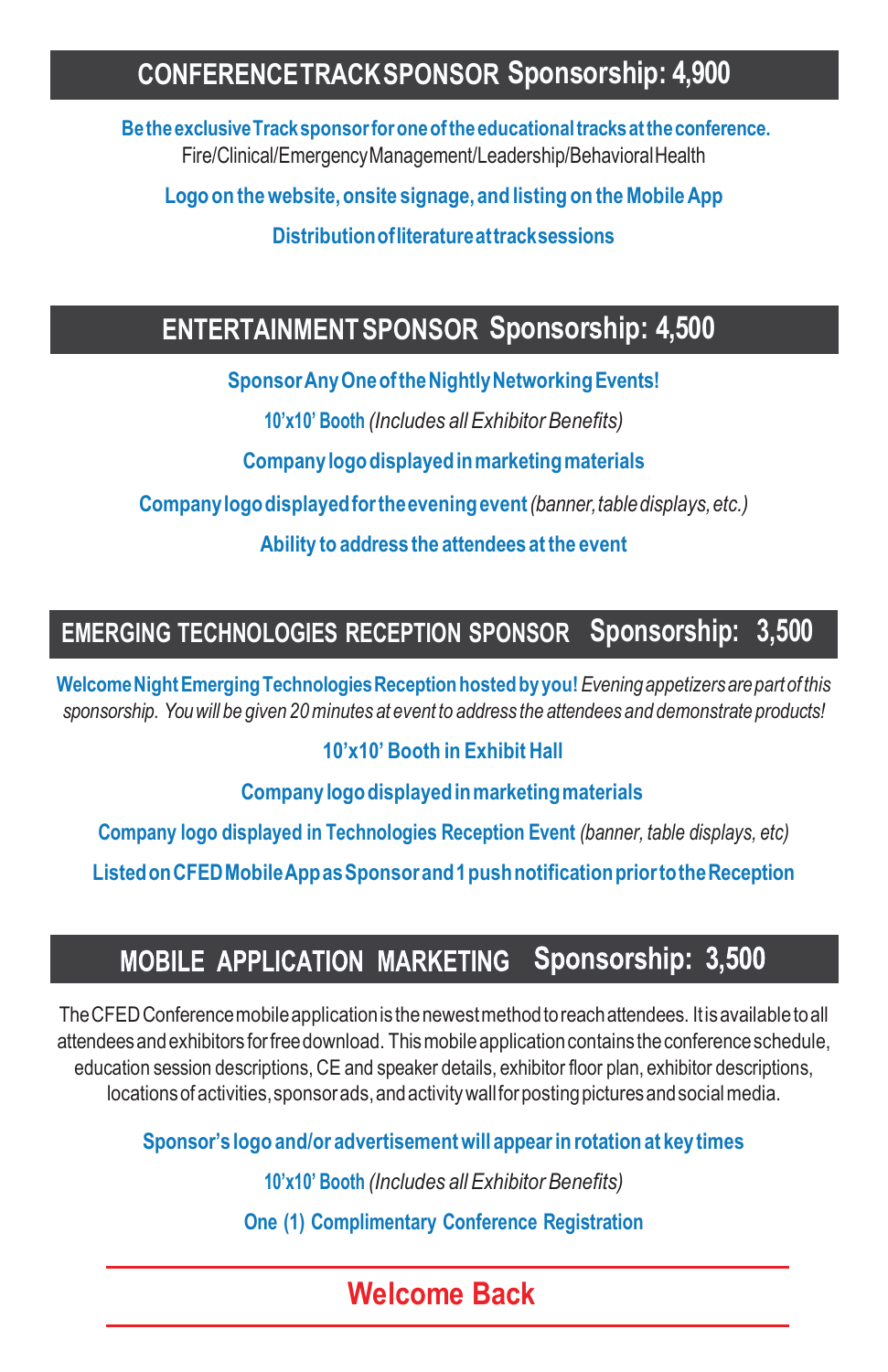# EXHIBITOR BENEFITS

Exposure to the **largest** concentration of purchasing decision makers nationwide.

#### **10' X 10' BOOTH** *Which includes:*

- 8' draped backdrop
- Electrical power
- One waste-basket
- Single line exhibitor company ID sign Two chairs
- ComplimentaryExhibitor Conference Pass
- One 6-foot table
	-
	- <sup>L</sup>isting on the CFED Mobile App

**BREAKFAST AND LUNCH** *Served Tuesday and Wednesday in the Exhibit Hall*

**COMPLIMENTARY BOOTH STAFF** *2 per 100 SQ. FT.*

**INTERNET** *Available for an additional charge. Push notifications during conference hours available for an additional charge.*

### **COST TO EXHIBIT**

### Early Bird Pricing

(Before March 1, 2022)

10 x 10 Booths: \$1,695 10 x 20 Booths: \$3,290 20 x 20 Booths: \$4,985

### **Regular Pricing**

(On or after March 1, 2022)

10 x 10 Booths: \$1,895 10 x 20 Booths: \$3,592 20 x 20 Booths: \$5,385 Largerthan20x20:\$17.95sg.ft.

Processing fees apply to sponsor & exhibitor registrations

### Sponsor Contact

MichaelAntonucci | [mike@cfedwest.com](mailto:mike@cfedwest.com) | (909) 660-9745

### Exhibitor Contact

RobSandberg | [rob@cfedwest.com](mailto:rob@cfedwest.com) | (909)714-0575

CarlyCrews | [carly@cfedwest.com](mailto:carly@cfedwest.com) | (909)440-0708